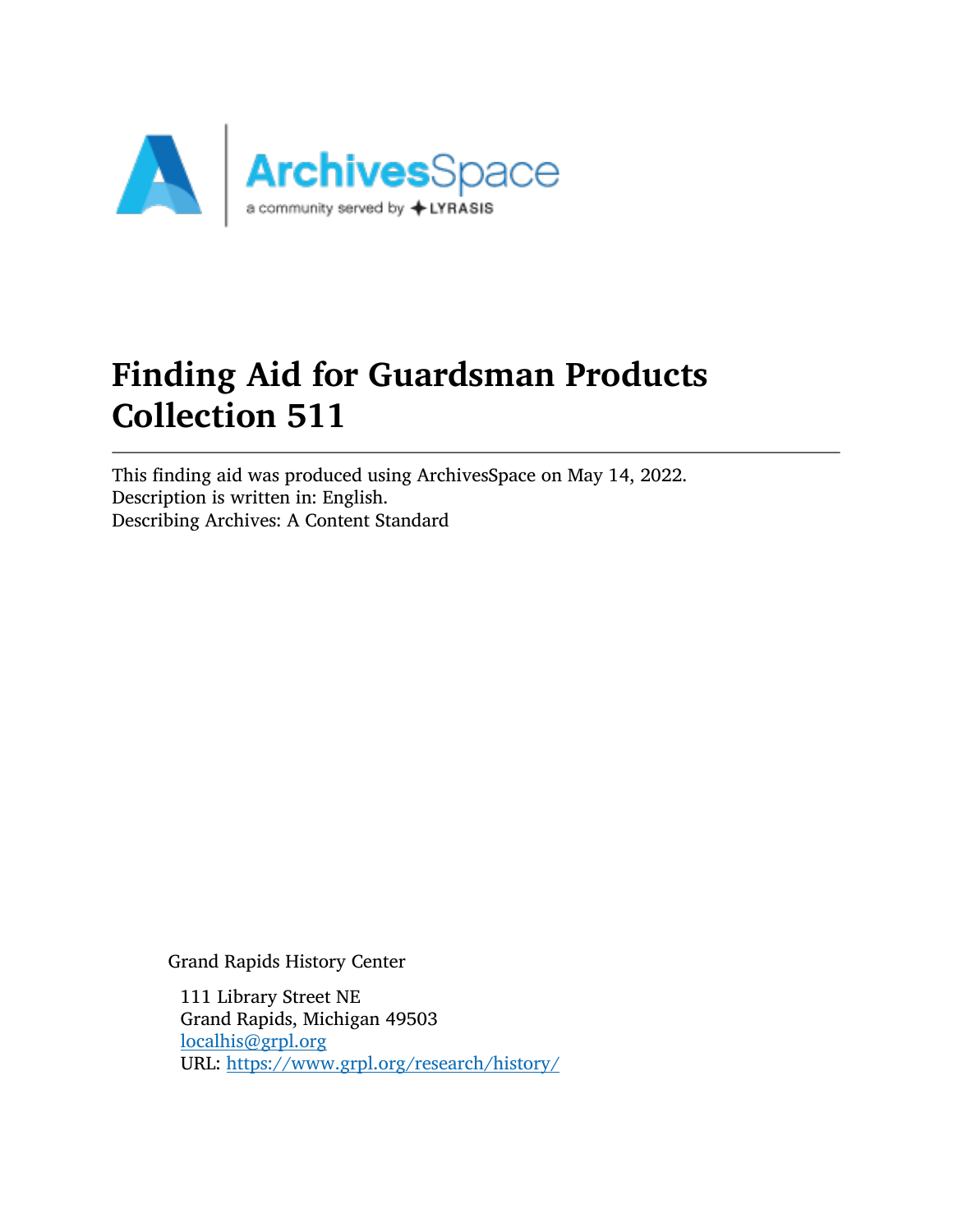## <span id="page-1-0"></span>**Table of Contents**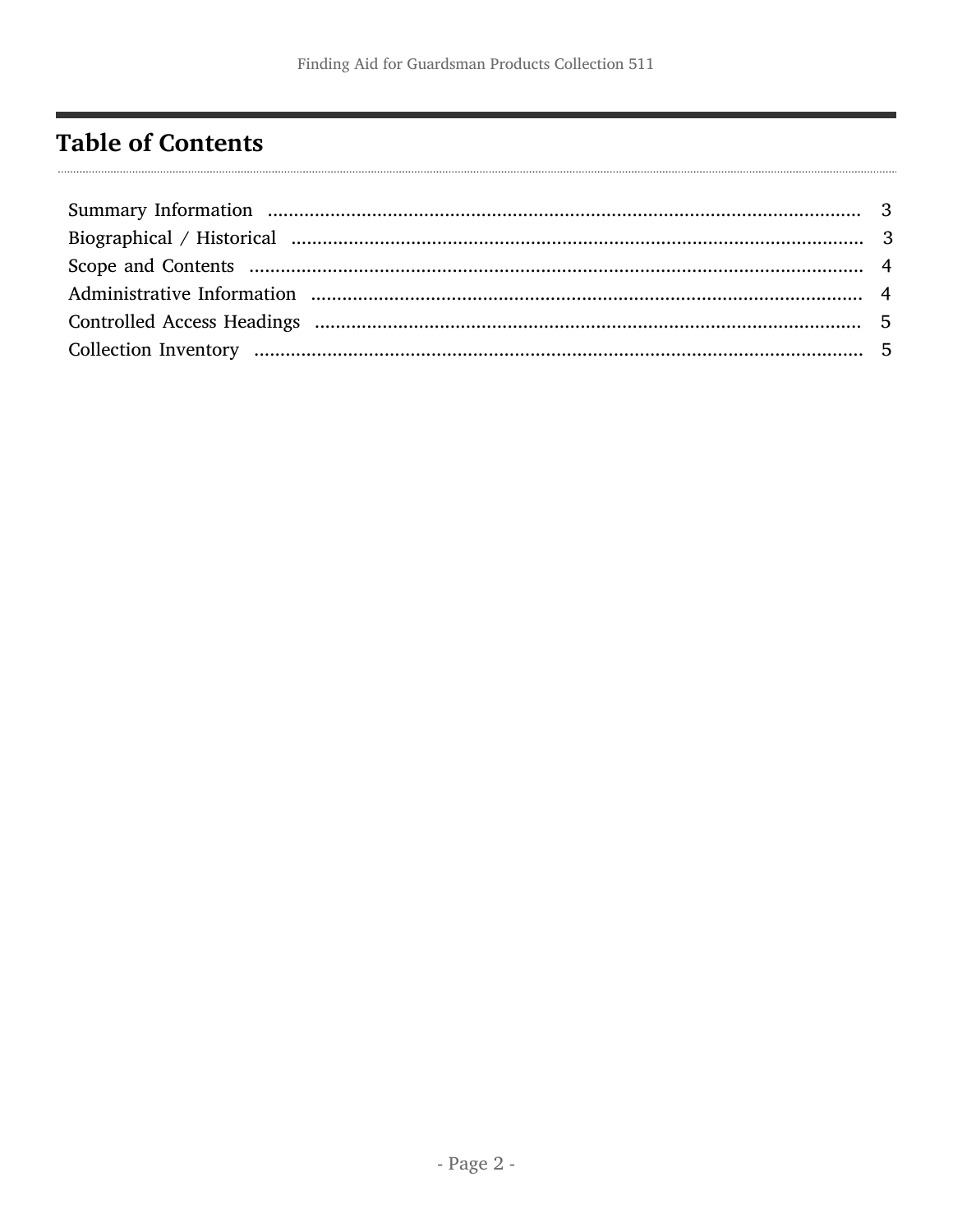## <span id="page-2-0"></span>Summary Information

| <b>Repository:</b>                  | <b>Grand Rapids History Center</b>                                                                                                                                                                                                                                                                                                                                                                                                                                                                                                                                                                                                                                                                                                                          |
|-------------------------------------|-------------------------------------------------------------------------------------------------------------------------------------------------------------------------------------------------------------------------------------------------------------------------------------------------------------------------------------------------------------------------------------------------------------------------------------------------------------------------------------------------------------------------------------------------------------------------------------------------------------------------------------------------------------------------------------------------------------------------------------------------------------|
| Title:                              | <b>Guardsman Products</b>                                                                                                                                                                                                                                                                                                                                                                                                                                                                                                                                                                                                                                                                                                                                   |
| ID:                                 | Collection 511                                                                                                                                                                                                                                                                                                                                                                                                                                                                                                                                                                                                                                                                                                                                              |
| Date [inclusive]:                   | 1962-1983                                                                                                                                                                                                                                                                                                                                                                                                                                                                                                                                                                                                                                                                                                                                                   |
| Physical<br>Description:            | 1 Linear Feet                                                                                                                                                                                                                                                                                                                                                                                                                                                                                                                                                                                                                                                                                                                                               |
| Language of the<br><b>Material:</b> | English.                                                                                                                                                                                                                                                                                                                                                                                                                                                                                                                                                                                                                                                                                                                                                    |
| Abstract:                           | Grand Rapids Varnish Corporation began operations in Grand<br>Rapids, Michigan in 1915, manufacturing and selling varnishes<br>to furniture manufacturers. As the company grew to meet<br>specific needs of various industries, it continued to research<br>and develop several products. The range of industries included<br>household furniture, office and kitchen equipment, mobile<br>homes and appliances. With products such as varnish, enamel<br>and stains and lacquers in the market, the company expanded<br>it's territory nationally and ultimately changed it's name to<br>Guardsman Products. This collection includes the financial<br>records of the company which documents its various listing and<br>share holder meeting information. |

^ [Return to Table of Contents](#page-1-0)

## <span id="page-2-1"></span>Biographical / Historical

Wallace E. Brown began the Grand Rapids Varnish Corporation in September 1, 1915. Having humble beginnings as a child, Brown initially worked as brush hand at a Grand Rapid furniture plant and eventually began selling finishes. His work experience includes a job with Lilly Varnish Company of Indianapolis. His return to Grand Rapids led him to deciding on the location and business plan for selling varnish; with a few investors and Brown's personal savings account, it all began. Hiring his brother George Brown who worked for a varnish maker, was key to a good varnish recipe and the start of research for the company. The company grew with record sales and research that led to producing the first flat finish in the market known as SIL-KOTE. His passing in 1944 led to a change in management at the company. The company continued to grow with increasing sales, research and development of various products. The trade name "Guardsman" was used since 1937 for the company. On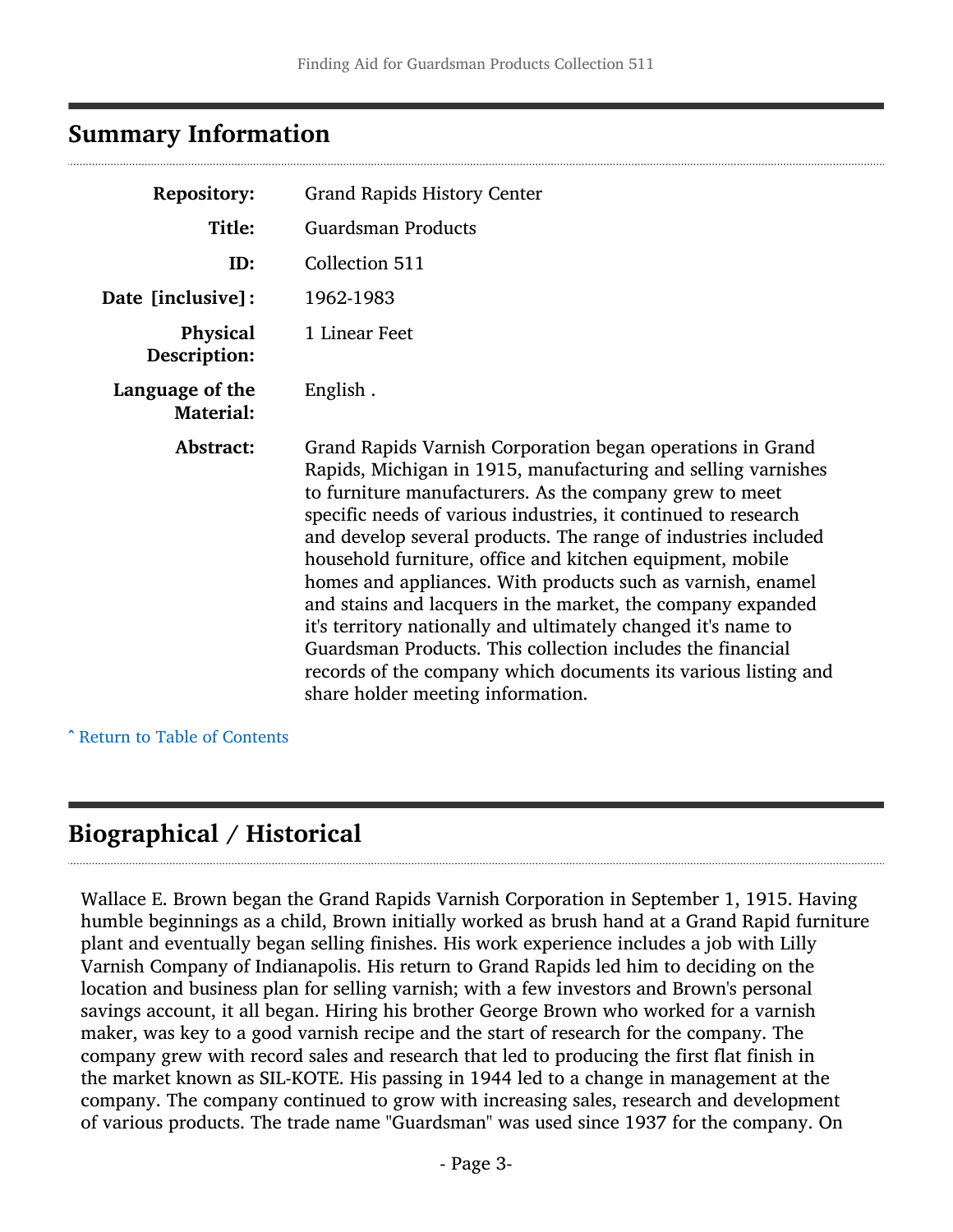January 1, 1963 the company's name was changed to Guardsman Chemicals Coatings, Inc. This was part of an expansion program incorporating companies with a strong position in the industry. With headquarters based in Grand Rapids, Michigan and plants located in key industrial areas, the goal was to market nationally. This expansion advanced research and the name change was key to the image of the company on a national platform. Similarly, Guardsman Products was an inevitable name change adopted in 1987.

^ [Return to Table of Contents](#page-1-0)

#### <span id="page-3-0"></span>Scope and Contents

This collection includes three binders of financial statement records and miscellaneous supporting documents. These were donated to the archives by the law firm Warner, Norcross and Judd. Attorney CE ThornQuist was Member of the Board of the company and attorney for the law firm Warner, Norcross and Judd at that time; these binders include his correspondance and filings.

^ [Return to Table of Contents](#page-1-0)

## <span id="page-3-1"></span>Administrative Information

#### Publication Statement

Grand Rapids History Center

111 Library Street NE Grand Rapids, Michigan 49503 [localhis@grpl.org](mailto:localhis@grpl.org) URL: <https://www.grpl.org/research/history/>

#### Immediate Source of Acquisition

This collection was donated by Stephen Waterbury, attorney at Warner, Norcross and Judd,2022.005

^ [Return to Table of Contents](#page-1-0)